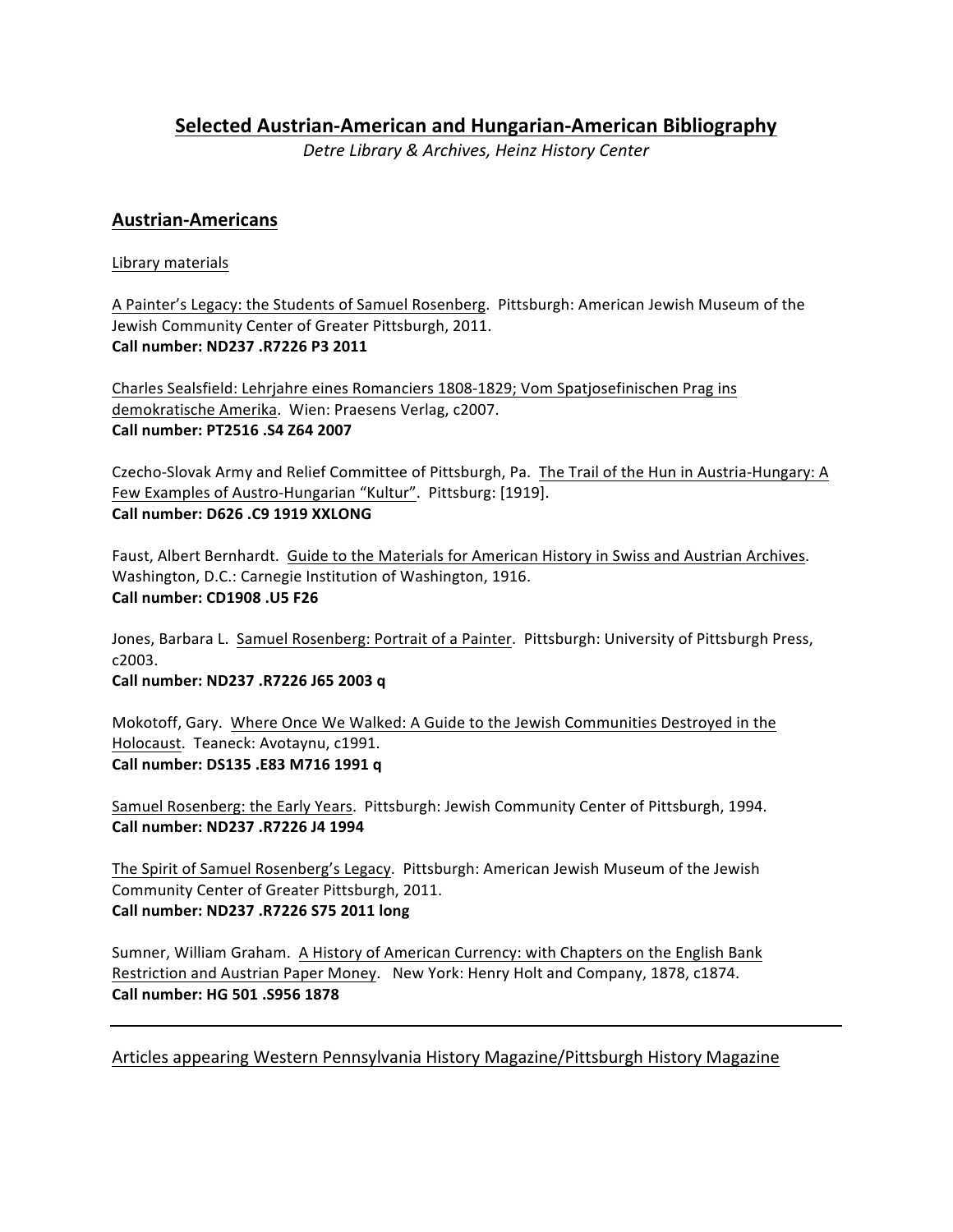Dahlinger, Charles W. "The Moravians and Their Missions among the Indians of the Ohio Valley". Western Pennsylvania Historical Magazine, Volume 3, Number 2, April 1920.

Koerner, Henry. "All an Illusion, but Maybe Not So". Pittsburgh History, Volume 72, Number 4, Holiday 1989.

Miller, Ernest C. "Utopian Communities in Warren County, Pennsylvania". The Western Pennsylvania Historical Magazine, Volume 49, Number 4, October 1966.

### Archival Collections

#### **Bernhardt Blumenfeld papers 1887-1991**

Papers include correspondence, deeds, photographs, published material, genealogical information and oral history transcripts primarily documenting the Blumenfeld family history, the Agudath Achim Synagogue and Jewish life in Braddock, Pa

#### **Call number: MFF 0059**

Finding aid: http://digital.library.pitt.edu/cgi-bin/f/findaid/findaididx?c=hswpead;cc=hswpead;rgn=main;view=text;didno=US-QQS-MFF59

#### **Bernhardt Blumenfeld papers**

Included in this collection are two audio tapes on which are recorded Bernhardt Blumenthal memories of his life and the Jewish community in Braddock.

#### **Call number: MFC 0059**

#### **Bernhardt Blumenthal photographs**

Included in this collection are photographs of Mr. Blumenfeld, his store in Braddock, of a seder at Riverview Center and the thirtieth anniversary dinner of Congregation Ahavath Achim. **Call number: MFQ 0059**

#### **Bernhardt Blumenfeld papers (oversize)**

Included in this collection is a photograph of the University of Pittsburgh Glee Club. **Call number: MFR 0059**

#### **Buck and Frank family papers, 1884-1974**

The collection includes William L. Buck's real estate files and World War I correspondence, as well as correspondence and documents relating to the personal and professional activities of various Buck, Kimelman and Frank family members.

**Call number: MSS 0531**

Finding aid: http://digital.library.pitt.edu/cgi-bin/f/findaid/findaididx?c=hswpead;cc=hswpead;rgn=main;view=text;didno=US-QQS-MSS531

#### Buck and Frank family oversized papers, 1881-1966

The Buck and Frank Family oversized material includes maps and blueprints from William L. Buck, as well as diplomas and certificates from Frank family members. The maps and blueprints depict locations in McKeesport, Versailles, Irwin, and Elizabeth Township.

#### **Call number: MSO 0531**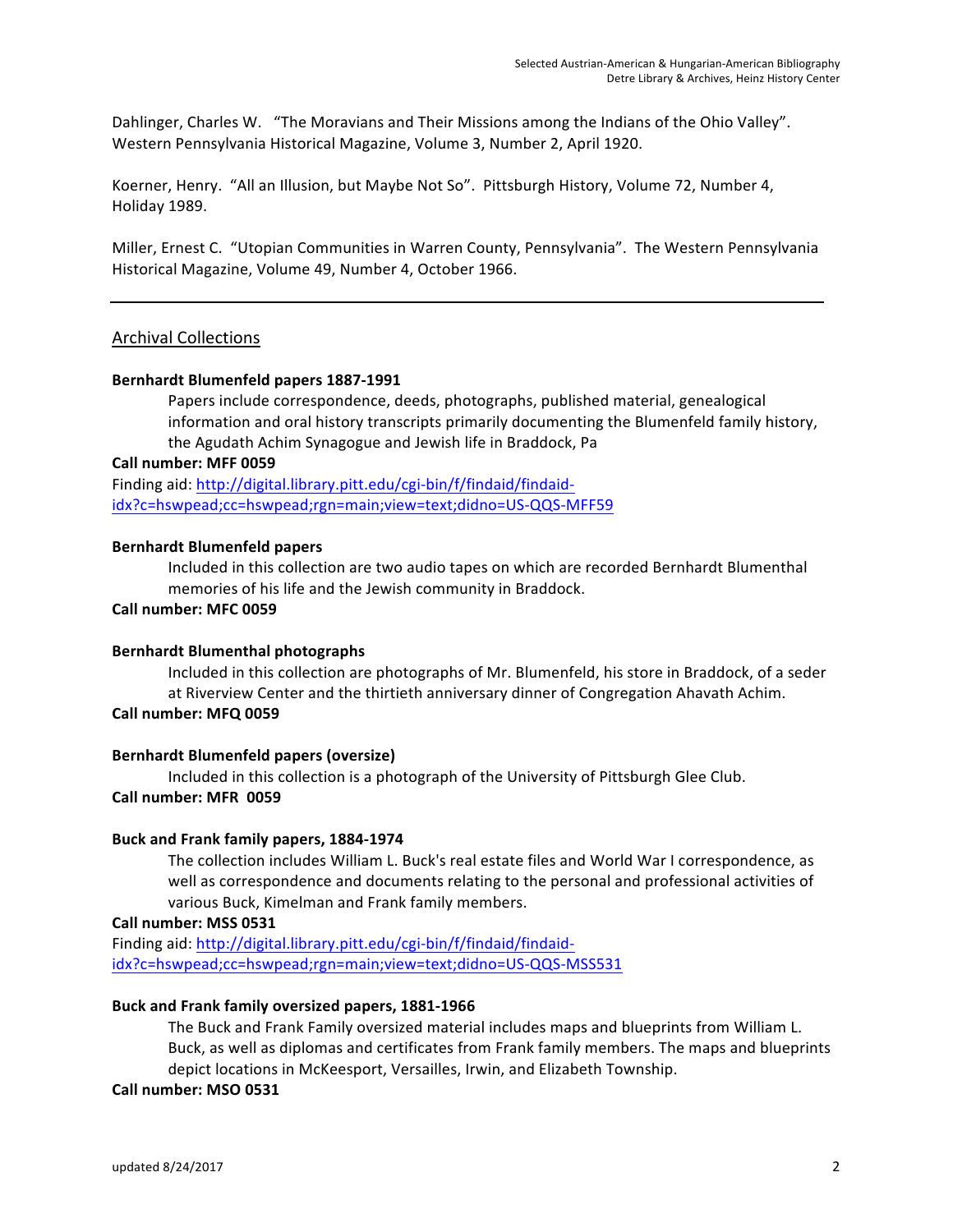Finding aid: http://digital.library.pitt.edu/cgi-bin/f/findaid/findaididx?c=hswpead;cc=hswpead;rgn=main;view=text;didno=US-QQS-MSO531

#### Buck and Frank Family photographs, c1873-1970

The Buck and Frank Family photographs contain photographs of the family and land near the Monongahela River in McKeesport, Pa. The family photographs range from snapshots to formal portraits. Included is a portrait of W.I.B in his Army uniform, childhood photographs of H.I.F., and photographs of Rose Buck Frank, their children Ann and Stephanie Frank, Abraham and Anna Ohlman Frank, William and Pauline Wormser Frank, Meyer and Peppa Kimelman Buck, and other family members.

#### **Call number: MSP 0531**

Finding aid: http://digital.library.pitt.edu/cgi-bin/f/findaid/findaididx?c=hswpead;cc=hswpead;rgn=main;view=text;didno=US-QQS-MSP531

#### **Buck and Frank Family oversized photographs, 1905-1935**

The Buck and Frank Family Oversize Photographs include photographs of the wedding of Florence Frank and Harry May, Anna Ohlman Frank at the Concordia Club, and portraits of Herbert I. Frank, Rose Buck Frank, Meyer Buck and Peppa Kimelman Buck.

#### **Call number: MSR 0531**

#### **Henry Ellenbogen papers 1918-1985 [papers]**

The Henry Ellenbogen papers are arranged in six series. Series have been designated for personal papers, law practice, congressional papers, labor relations, judicial papers and United Nations Commission on Narcotic Drugs. These papers include biographical information, correspondence, personal scrapbooks, organizational materials and other sundry materials. The papers primarily relate to Ellenbogen's professional life and do not offer much personal or family information.

#### **Call number: MSS 0305**

Finding aid: http://digital.library.pitt.edu/cgi-bin/f/findaid/findaididx?c=hswpead;cc=hswpead;rgn=main;view=text;didno=US-QQS-MSS305

#### **Henry Ellenbogen oversize papers 1918-1985**

The oversize papers Congressional papers, diplomas, awards, miscellaneous materials and original political cartoons of Ellenbogen by Pittsburgh political cartoonist Cy Hungerford. **Call number: MSO 0305**

#### **Henry Ellenbogen photographs 1926-1977**

These photographs include scenes of charity events, portraits of Ellenbogen, portraits of Rev. James Cox and scenes from Ellenbogen's trip to Israel.

#### **Call number: MSP 0305**

#### **Henry Ellenbogen oversize photographs 1926-1977**

The oversize photographs include scenes of charity events, portraits of Ellenbogen, portraits of Ellenbogen's family and scenes from the United States House of Representatives.

#### **Call number: MSR 0305**

#### Jacobs and Wedner family, 1877-1919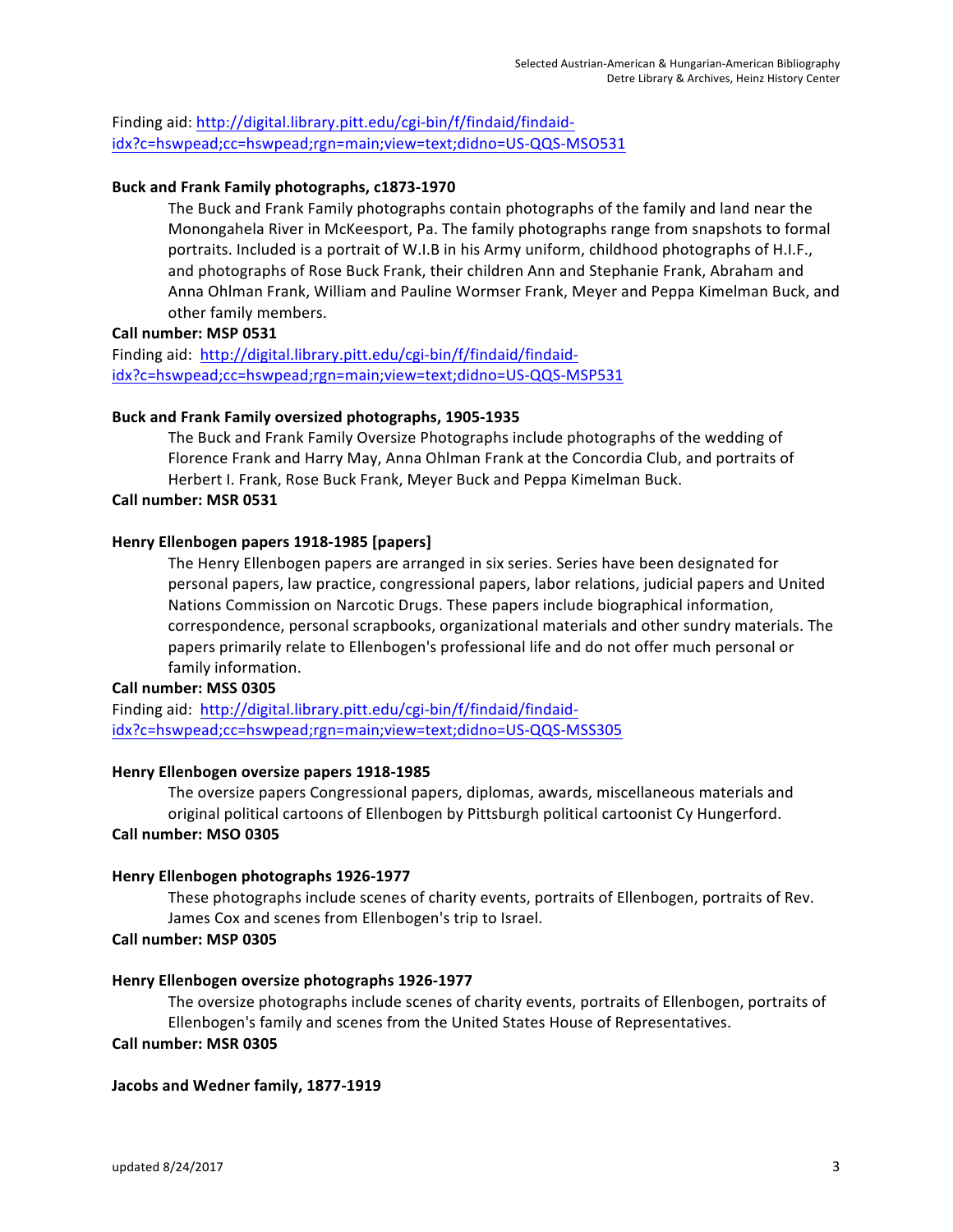includes photograph of class from Colfax School, certificates from the families, Alvin Theatre program, general clippings and ones on the Gusky Home.

#### **Call number: 2000.0211**

#### Lida Eleanor Nicolls Fitzgerald, Princess Victor of Thurn and Taxis papers 1905-1915.

This collection consists of two folders containing correspondence, legal documents, and newspaper clippings, related to the Princess, her divorce, child custody, second marriage, and a scandal involving Josephine Moffitt, who claimed she was the Princess of Thurn and Taxis. **Call number: MFF 4904**

# **Mollie Brunwasser collection 1884-2006, 1950-1975 (bulk)**

The Mollie Brunwasser Collection, housed in five boxes, is divided into two series. The first series consists of diaries, amounting to 43 volumes. In addition to the 43 volumes, there are 3 unbound diaries that do not specifically state the order in which they fall within the rest of the volumes. However, with the sequential numbering of each diary entry, the unbounded diaries appear to follow after volume 57.

The second series contains a Brunwasser family history completed by History Center staff and accompanying research notes. The diaries appear to have been written, based on dates and events in the entries, between the early 1950s and mid-1970s. The books are a mix of autobiography, family history, transcripts of correspondence between family members, copies of newspaper articles and books, and sketches. Stamps, correspondence, photos and mementos have been glued into the pages of the diaries as well. In the early volumes, M.B. vividly recounts her childhood in turn of the century Pittsburgh, depicting the residents and businesses of the various neighborhoods she lived in as a child. She describes life in the Jewish community, as well as interactions between her family and Irish, Polish, and Chinese immigrants. Based on conversations with her father and uncles, M.B. also traces the history of the Brunwasser family and writes of the history of Jews in Pittsburgh. The entries occasionally include contemporaneous accounts of life in Pittsburgh, some of which reflect on changes the city went through during the early years of Renaissance I. The later volumes contain many pages of verbatim copies of published material, including newspaper articles and books. The collection contains only volumes 1-22, 41-57, and the 3 unbound diaries, suggesting that some of the books were never transferred to the History Center.

The second series is comprised of a family history of Albert H. Brunwasser (A.H.B.), M.B.'s nephew, as well as accompanying research notes. Jennifer Kaye and Kerin Shellenbarger of the Heinz History Center worked on the project between 2004 and 2006, using M.B.'s diaries as their primary source of information. The family history covers the Brunwassers as well as the family of A.H.B's mother, the Goldbergs. This series contains notes, photocopied census records, newspaper articles, and obituaries, as well as correspondence from Arthur Brunwasser, A.H.B.'s cousin, which documents his own genealogical research efforts.

#### **Call number: MSS 0502**

# **O'Hara, Robert M., Jr. Call number: Obituary Files.**

#### **Papers of Max Schamberg**

Including correspondence from Pittsburgh Mayor Henry P. Ford, diplomatic papers appointing him the city's honorary consul to Austria and a lease agreement with C.F. John et al. for the Pittsburgh Volksblatt.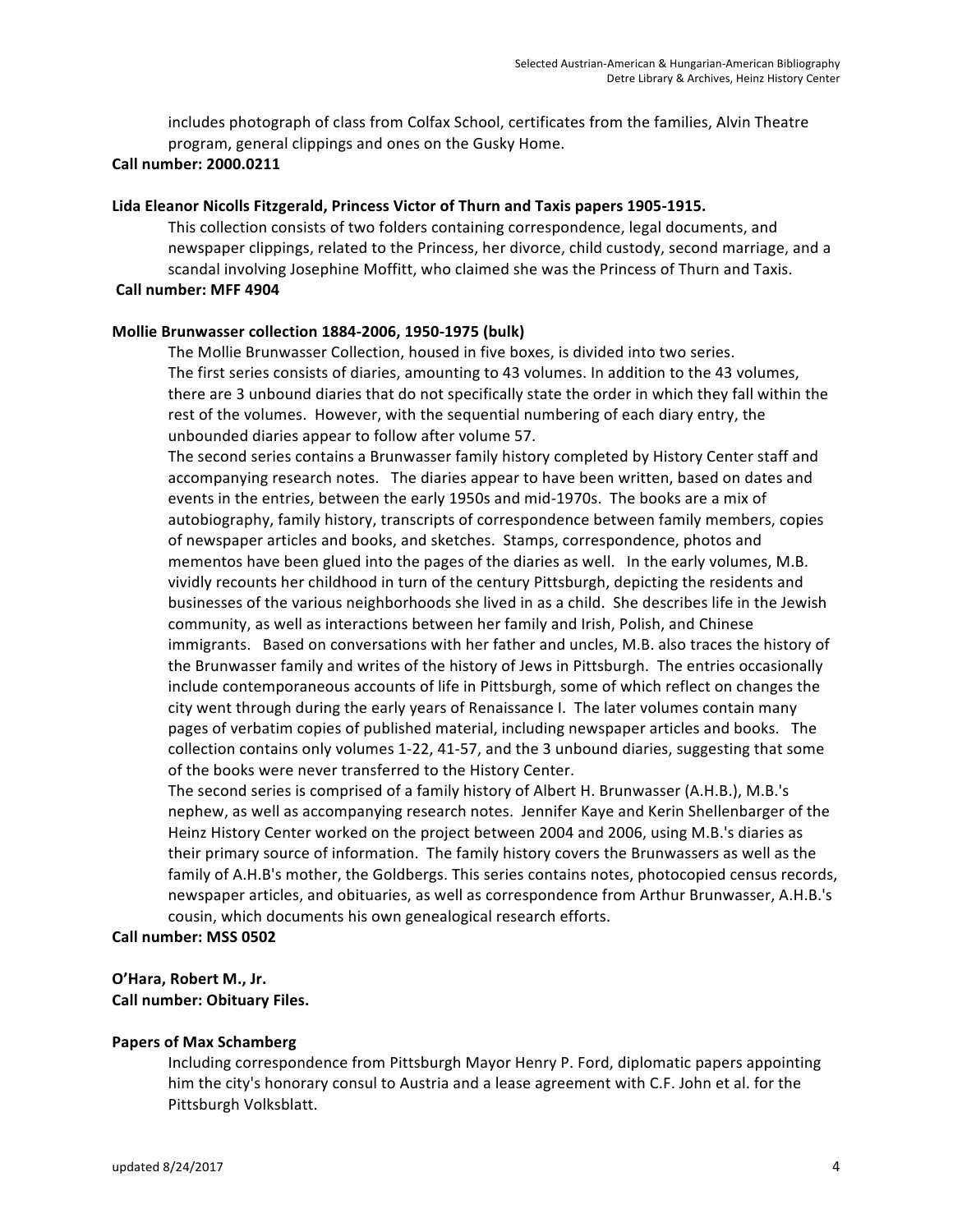#### **Call number: 2004.0060**

#### Passport of Anton Pelz 1853.

A passport for Pelz and his family who emigrated from Lusdorf, Austria, to the United States in 1853. The document gives the names and ages of Pelz wife and children.

#### **Call number: MFF 2732**

#### **A. Sanford Levy and Gertrude Deutsch Perles correspondence, 1938-1991, 1938-1939 (bulk).**

The A. Sanford Levy and Gertrude Deutsch Perles Correspondence consists mainly of correspondence between A. Sanford Levy, Gertrude Deutsch Perles, Erwin Perles, the United States Internal Revenue Service and the American Consulate in Austria. Levy affidavits of support for Perles and her husband, Erwin Perles are also in the collection. The other document in the collection is a copy of the program for his confirmation at Rodef Shalom Congregation in 1917. There are copies of photographs of Levy and his wife Hasele Deutsch Levy, as well as photographs of Gertrude and Erwin Perles. The correspondence documents the Gertrude Deutsch Perles requests for assistance from Levy with emigrating from Nazi Austria in 1938 after the release of Erwin from incarceration in a concentration camp

#### **Call number: MFF 4883**

### Proclamation by the Pittsburgh City Council, making April 13, 2008 "Samuel Rosenberg Day" – he was the "Pittsburgh's Painter Laureate" **Call number: 2008.0164**

#### Samuel Rosenberg papers and photographs, 1918-2011

The Samuel Rosenberg papers and photographs contain materials documenting the artistic and teaching career of Samuel Rosenberg, a prominent 20th century painter in Western Pennsylvania, including papers, correspondence, photographs, sales records, news clippings, scrapbooks, exhibition catalogs, database printouts, sketchbooks, and audio-visual materials. The collection has been separated into nine series: I. Biographical information; II. Correspondence; III. Artworks; IV. Organizations and collectors; V. Teaching; VI. Murray Z. Rosenberg preparatory materials for a catalogue raisonne of his work; VII. Sketchbooks; VIII. Audio-visual materials; and IX. Photographs.

#### **Call number: MSS 567**

#### **Zoglmann-Linz Family papers and photographs 1891-1992.**

The Zoglmann-Linz Family papers and photographs include business, legal and family papers. The collection primarily consists of materials relating to the family as a whole, including Zoglmann, Linz and Schragl family photographs, St. Michaels Parish church records, and genealogical research. The remaining materials are business and legal materials pertaining to Wolfgang Zoglmann, and include immigration papers, legal contracts and photographs of the W. Zoglmann restaurant at 601 Carson Street.

#### **Call number: MSS 0874**

Finding aid: http://digital.library.pitt.edu/cgi-bin/f/findaid/findaididx?c=hswpead;cc=hswpead;rgn=main;view=text;didno=US-QQS-mss874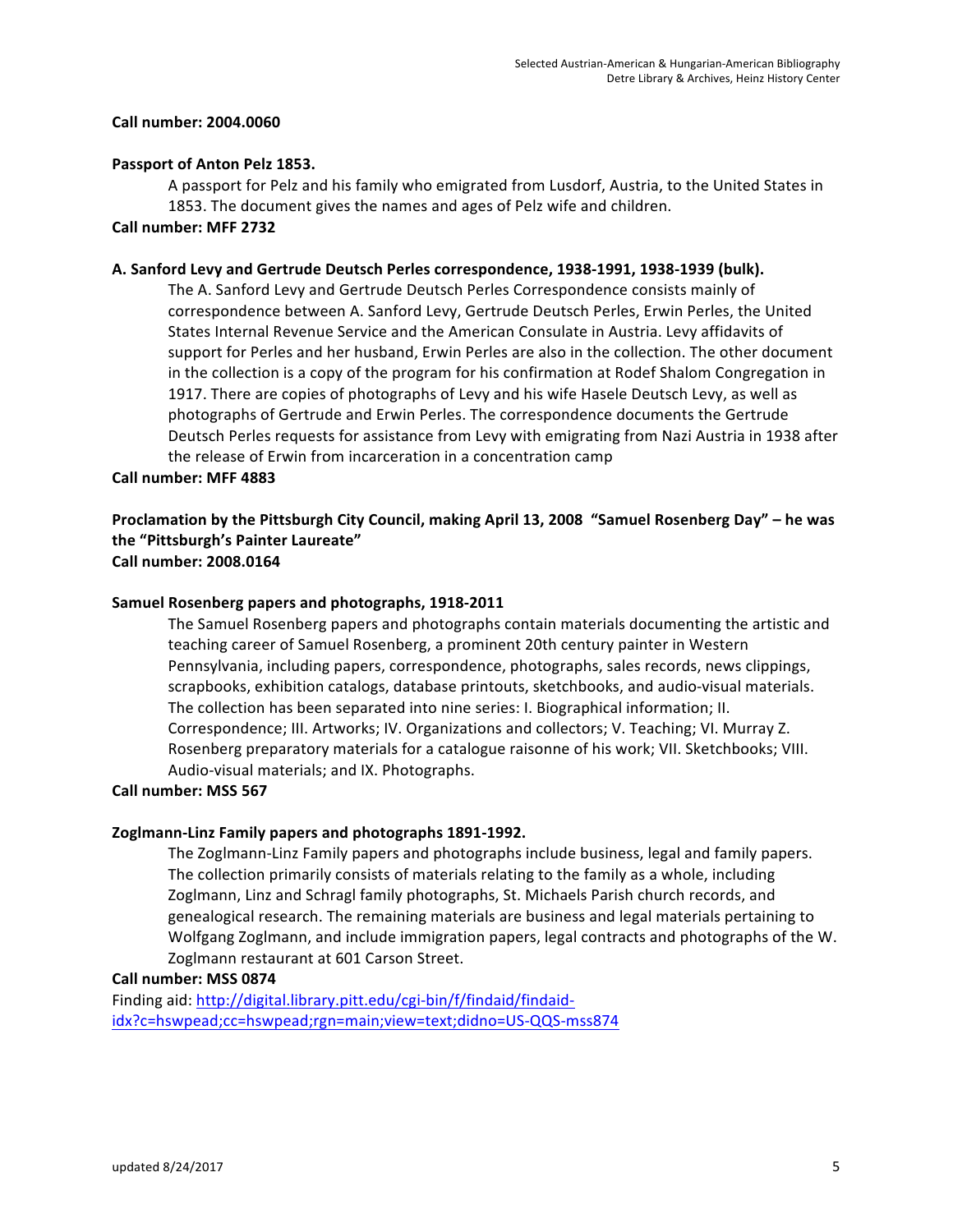**Photographs (5) and negatives of the Haraburda family and bank drafts from Braddock National Bank** to Austria. **Call number: 1995.0066**

## **Hungarian-Americans**

### Library materials

Brandt, Edward R. Contents and Addresses of Hungarian Archives: with Supplementary Material for Research on German Ancestors from Hungary. Minneapolis: E.R. Brandt, 1993. **Call number: CD1170 .B73 1993 q**

Hungarian Ethnic Heritage Study of Pittsburgh. Educational Curriculum Kit[s]. Pittsburgh: American Hungarian Educators' Association, 1981. Call number: **F160** .H95 H936

Golden Jubilee of Saint Elias Hungarian Greek Catholic Church: Homestead, Pennsylvania, September 21, 1958. Homestead: the Church 1958. **Call number: BX738 .M963 S137 F469 f**

Herend: Traditional Craftsmanship in the 20<sup>th</sup> Century. Veszprem: F. Szelenyi House on behalf of the Herend Porcelain Manufactory, 2004. **Call number: NK4210 .H45 H45 2004 f**

The Hungarian Classroom in the Cathedral of Learning, University of Pittsburgh. Pittsburgh: University of Pittsburgh Press, 1942. **Call number: LD6012 .N277 H936** 

Kende, Geza. Magyarok Amerikaban: az Amerikai Magyarsag Tortenete, 1583-1926. Cleveland: Szabadsag Kiadasa, 1927. **Call number: D184 .H95 M2** 

Nevek=Shemot=Names. Jerusalem: Szol A Kakas Mar; New York: Beate and Serge Klarsfeld Foundation, [1990?-<2005?>]. **Call number: DS135 .H9 N48 1992 f**

Perlman, Robert. Bridging Three Worlds: Hungarian-Jewish Americans, 1848-1914. Amherst: University of Massachusetts Press, c1991. **Call number: DS135 .H9 P47 1991** 

Perlman, Robert. From Shtetl to Milltown: Litvaks, Hungarians, and Galizianers in Western Pennsylvania, 1875-1925. Pittsburgh: Historical Society of Western Pennsylvania, 2001. **Call number: F160 .J5 P47 2001** 

Suess, Jared H. Handy Guide to Hungarian Genealogical Records. Logan: Everton Publishers, c1980. **Call number: CS563 .S93 q**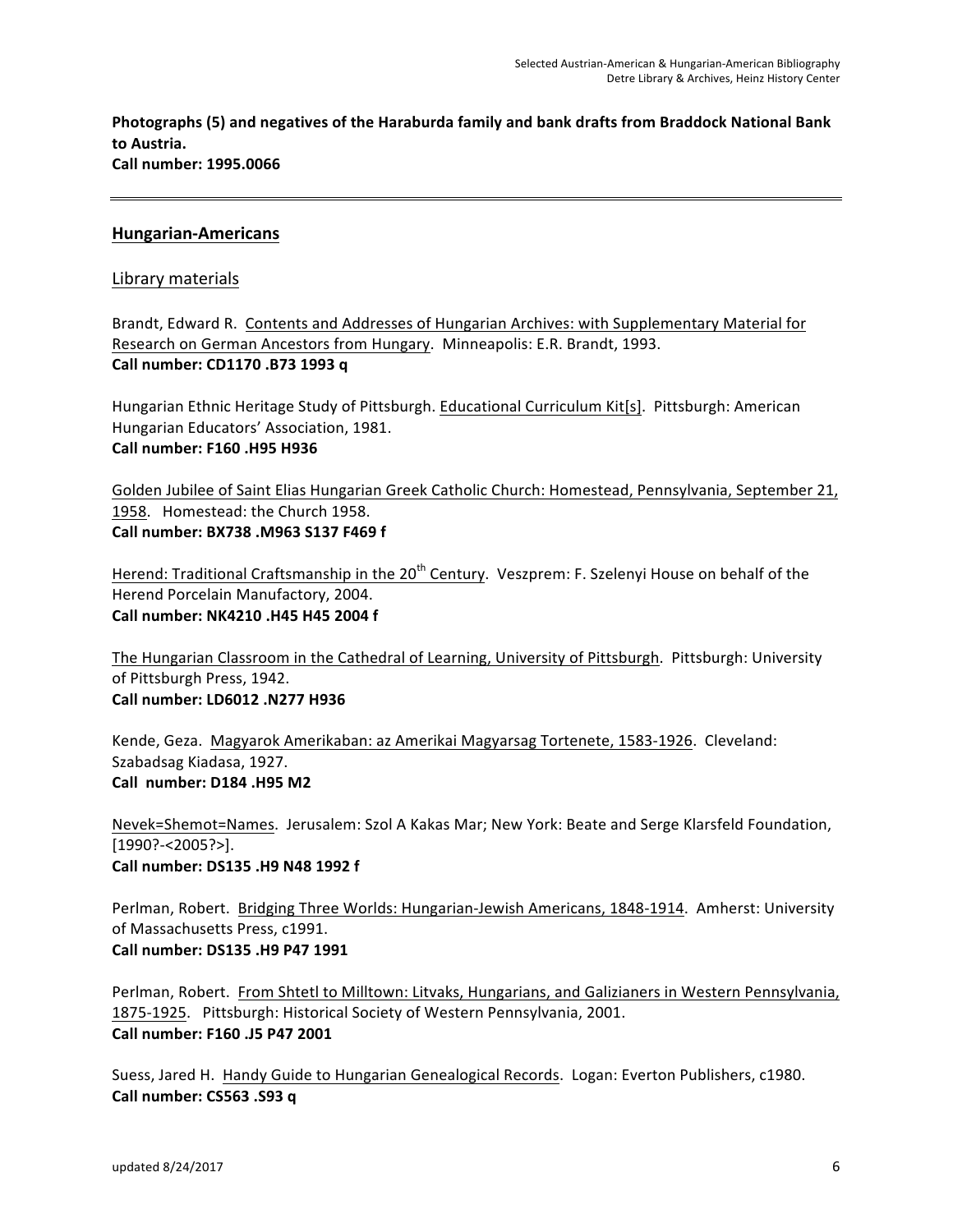Szeplaki, Joseph. The Hungarians in America, 1583-1974: A Chronology & Factbook. Dobbs Ferry: Oceana Publications, 1975. **Call number: E184 .H95 S997** 

#### Articles appearing Western Pennsylvania History Magazine/Pittsburgh History Magazine

Marchbin, Andrew A. "Hungarian Activities in Western Pennsylvania". The Western Pennsylvania Historical Magazine, Volume 23, Number 3, September 1940.

Reutter, Clifford J. "The Puzzle of a Pittsburgh Steeler: Joe Magarac's Ethnic Identitiy". The Western Pennsylvania Historical Magazine, Volume 63, Number 1, January 1980.

Ruby, Emily. "Curator's Corner: Ilkuvitz Store". Western Pennsylvania History, Volume 97, Number 3, Fall 2014.

Vardy, Steven B. "Louis Kossuth: A Celebrated, Disillusioned Hungarian Revolutionary's Visit to Pittsburgh in 1852". Western Pennsylvania History, Volume 91, Number 1, Spring 2008.

#### Archival Collections

#### **Alexander Lowy papers 1926-1959.**

The collection consists of patent certificates and obituaries of Alexander Lowy (1889-1941). **Call number: MFF 2059**

#### Alexander Lowy photograph 1926-1959.

The collection consists of photograph of Alexander Lowy (1889-1941). **Call number: MFQ 2059**

# **Mollie Brunwasser collection 1884-2006, 1950-1975 (bulk)**

The Mollie Brunwasser Collection, housed in five boxes, is divided into two series. The first series consists of diaries, amounting to 43 volumes. In addition to the 43 volumes, there are 3 unbound diaries that do not specifically state the order in which they fall within the rest of the volumes. However, with the sequential numbering of each diary entry, the unbounded diaries appear to follow after volume 57.

The second series contains a Brunwasser family history completed by History Center staff and accompanying research notes. The diaries appear to have been written, based on dates and events in the entries, between the early 1950s and mid-1970s. The books are a mix of autobiography, family history, transcripts of correspondence between family members, copies of newspaper articles and books, and sketches. Stamps, correspondence, photos and mementos have been glued into the pages of the diaries as well. In the early volumes, M.B. vividly recounts her childhood in turn of the century Pittsburgh, depicting the residents and businesses of the various neighborhoods she lived in as a child. She describes life in the Jewish community, as well as interactions between her family and Irish, Polish, and Chinese immigrants. Based on conversations with her father and uncles, M.B. also traces the history of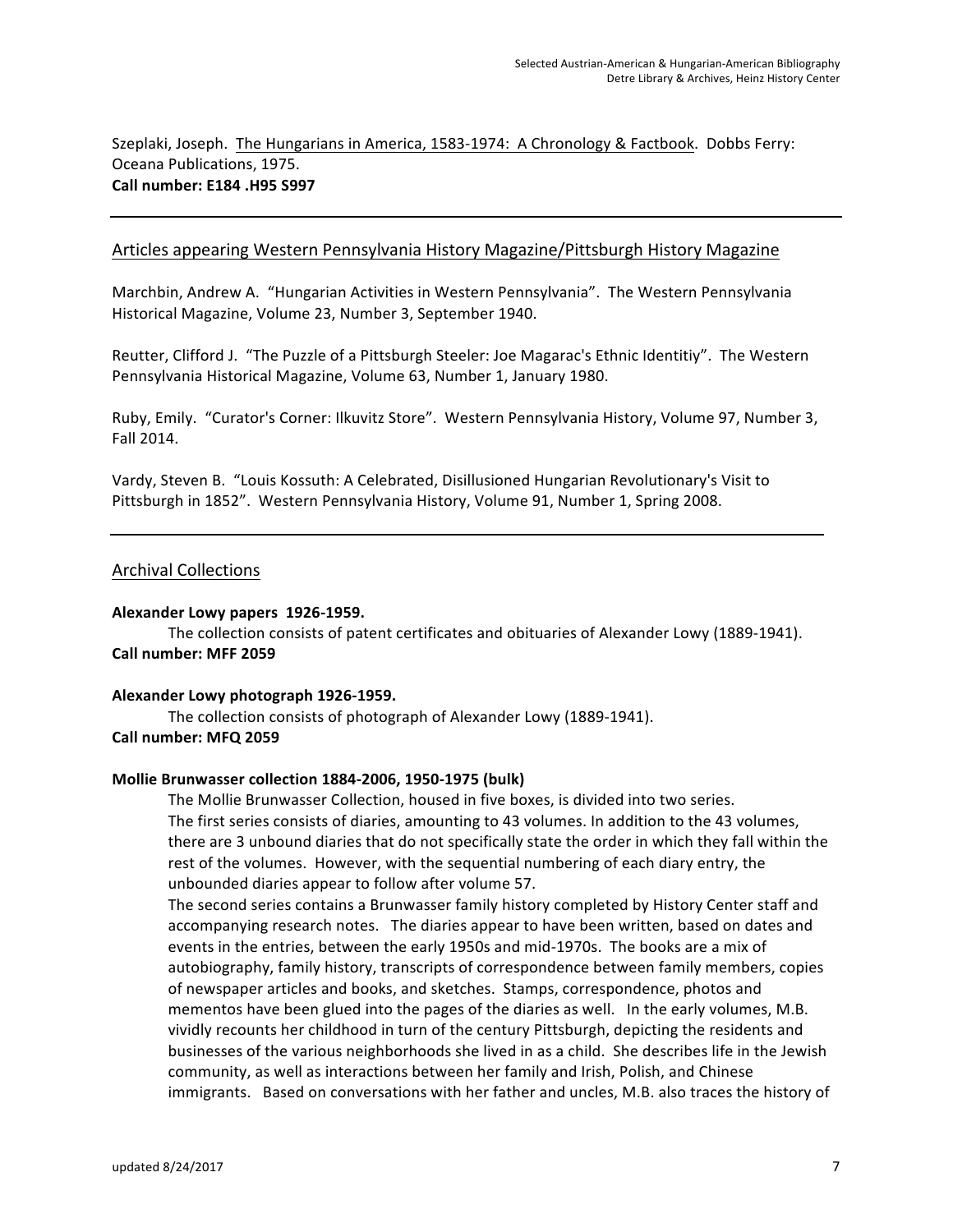the Brunwasser family and writes of the history of Jews in Pittsburgh. The entries occasionally include contemporaneous accounts of life in Pittsburgh, some of which reflect on changes the city went through during the early years of Renaissance I. The later volumes contain many pages of verbatim copies of published material, including newspaper articles and books. The collection contains only volumes 1-22, 41-57, and the 3 unbound diaries, suggesting that some of the books were never transferred to the History Center.

The second series is comprised of a family history of Albert H. Brunwasser (A.H.B.), M.B.'s nephew, as well as accompanying research notes. Jennifer Kaye and Kerin Shellenbarger of the Heinz History Center worked on the project between 2004 and 2006, using M.B.'s diaries as their primary source of information. The family history covers the Brunwassers as well as the family of A.H.B's mother, the Goldbergs. This series contains notes, photocopied census records, newspaper articles, and obituaries, as well as correspondence from Arthur Brunwasser, A.H.B.'s cousin, which documents his own genealogical research efforts.

#### **Call number: MSS 0502**

#### **Edlis, Inc. collection, 1889-1983 (bulk 1930-1950)**

The collection includes formulas, sales catalogs, invoices, correspondence, newspaper articles, scrapbooks, photographs, certificates and other miscellaneous materials related to the Edlis Company and Adolph and Jerome Edlis.

#### **Call number: MSS 311**

Finding aid: http://digital.library.pitt.edu/cgi-bin/f/findaid/findaididx?c=hswpead;cc=hswpead;rgn=main;view=text;didno=US-QQS-MSS311

#### **Edlis, Inc. oversized papers**

Five printed items as MSO 0311 concerning Adolph Edlis' political career, the company and the 1936 flood. To the Museum, a portrait of Adolf Edlis and a salesman's leather bag.

# **Call number: MSO 311**

#### **Edlis, Inc. photograph collection**

Includes portraits of employees and exterior and interiors of the Edlis building.

# **Call number: MSQ 311**

#### **Edlis, Inc. oversized photograph collection**

Ten photographs as MSR 0311, includes 1936 flood, the Edlis Building, men's hairstyles and racehorses.

#### **Call number: MSR 311**

#### Samuel W. Davis papers 1820-1914.

Papers include diaries, a book of sermons, correspondence, essays and other sundry items. The bulk of the materials are diaries kept by Samuel Davis from 1868 to 1914, documenting his daily activities, along with general discussion of 19th and early 20th century life in the region.

#### **Call number: MSS 0017**

Finding aid: http://digital.library.pitt.edu/cgi-bin/f/findaid/findaididx?c=hswpead;cc=hswpead;rgn=main;view=text;didno=US-QQS-MSS17

#### **Ellovich and Gross family papers 1903-2003**

The Gross Ellovich family papers are housed in two archival boxes. The folders are arranged in alphabetical order. Much of the collection contains documents, publications, newspaper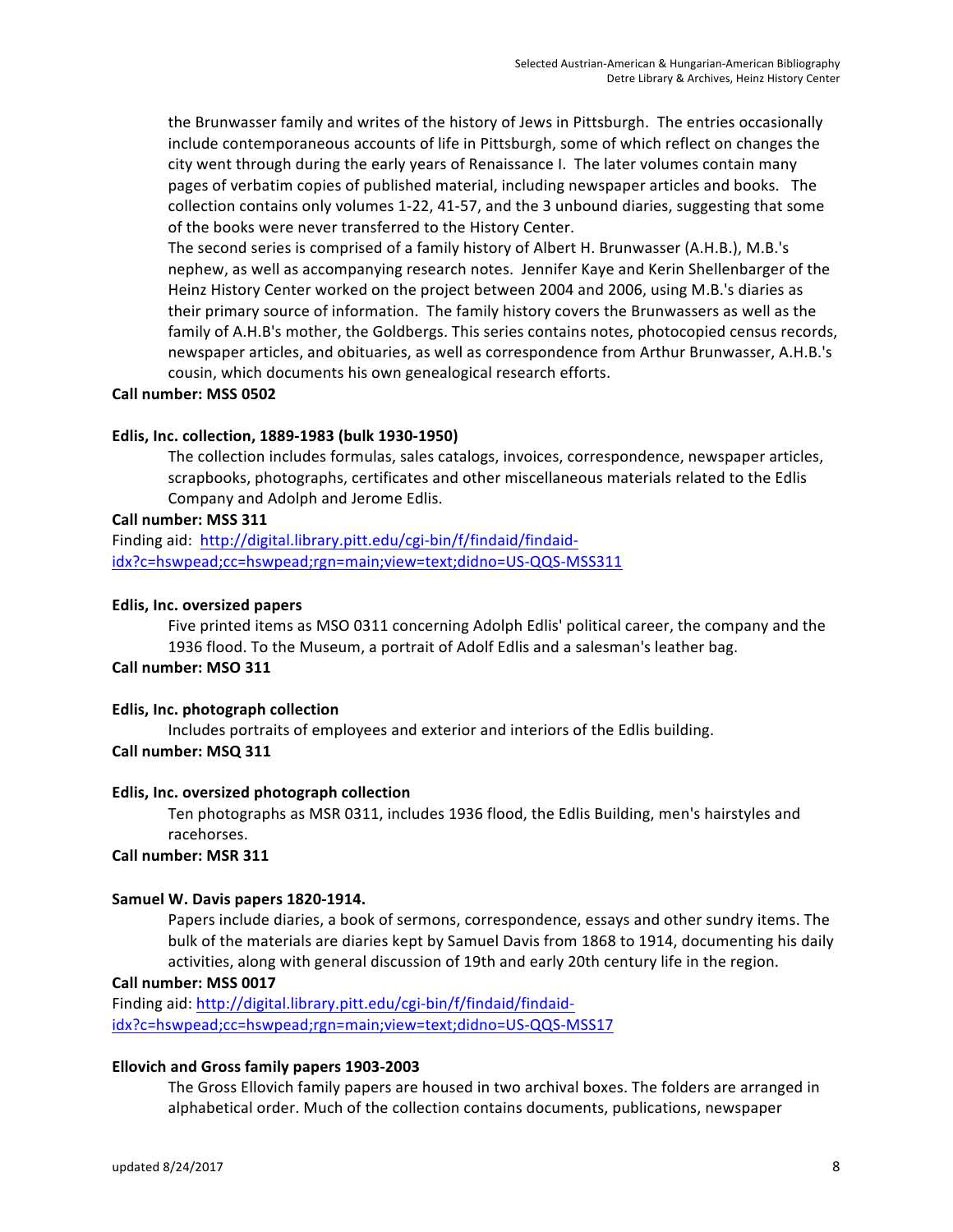clippings, correspondence, and speeches from Philip Ellovich career and community involvement. Miriam Gross Ellovich materials include speeches, newspaper clippings, and publications from some of the organizations in which she was involved. Biographical materials related to Miriam Gross Ellovich include her birth certificate, newspaper clippings, and some information about her education. Of note is a notebook she kept from a domestic science cooking class at Sharon High School.

The collection also contains materials related to the Gross side of the family, most notably Adolph Gross, one of her brothers. These folders contain autobiographical information written by Gross, newspaper clippings, and correspondence regarding his artistic efforts in both San Diego and San Jose, California. Other material found in the collection relating to the Gross family is one folder of newspaper clippings about Max Gross, the older brother of Miriam Gross Ellovich. Also included in the collection are recipes from Dora Frumerman, the mother-in-law of Marcia Ellovich Frumerman.

#### **Call number: MSS 0542**

Finding aid: http://digital.library.pitt.edu/cgi-bin/f/findaid/findaididx?c=hswpead;cc=hswpead;rgn=main;view=text;didno=US-QQS-MSS542

#### Ellovich and Gross family photographs 1877-1994

The photographic materials for the Gross Ellovich family are housed in one archival box and one oversize folder. The folders are arranged in alphabetical order. Most of the photographs consist of individual shots or family photographs. Two images relate to Philip Ellovich's education in the University of Pittsburgh's School of Pharmacy. In one photograph, Ellovich is seen with his 1916 graduating class outside the School's building on the Pitt campus. Another group photograph depicts Ellovich with University of Pittsburgh Chancellor John G. Bowman at a dinner held in honor of Julius Arnold Koch's 25th year as Dean of the School of Pharmacy. Other images in the collection depict the Miriam Gross Ellovich brothers during various events in their lives, such as William Gross in uniform while in France during World War I, Max Gross on the boardwalk in Atlantic City, or Adolph Gross in California.

The collection also contains a few photographs of the Reznor Drug Store and Adolph Gross Hall of success located in San Diego, California.

#### **Call number: MSP 0542**

#### **Ellovich and Gross family oversize, 1877-1994**

The Gross Ellovich family oversize materials consist of three oversize documents, Philip Ellovich Commonwealth of Pennsylvania Pharmacist Certificate and his Diploma from the Pittsburgh College of Pharmacy University of Pittsburgh School of Pharmacy, both dated 1916, and the ketuba, or marriage contract, between Philip Ellovich and Miriam Gross dated 1924.

#### **Call number: MSO 0542**

#### Heisler Family papers and photographs, c1911-1962

The Heisler Family papers and photographs consists of photographs of Heisler family members, including some in their grocery store; Hebrew and public school diplomas and certificates of Heisler children; Ella Fogel Heisler's memory book; and materials relating to the family's membership in Congregation Gemilas Chesed of McKeesport, Pa.

#### **Call number: MFF 4960**

#### Heisler family oversize papers, c1933-1962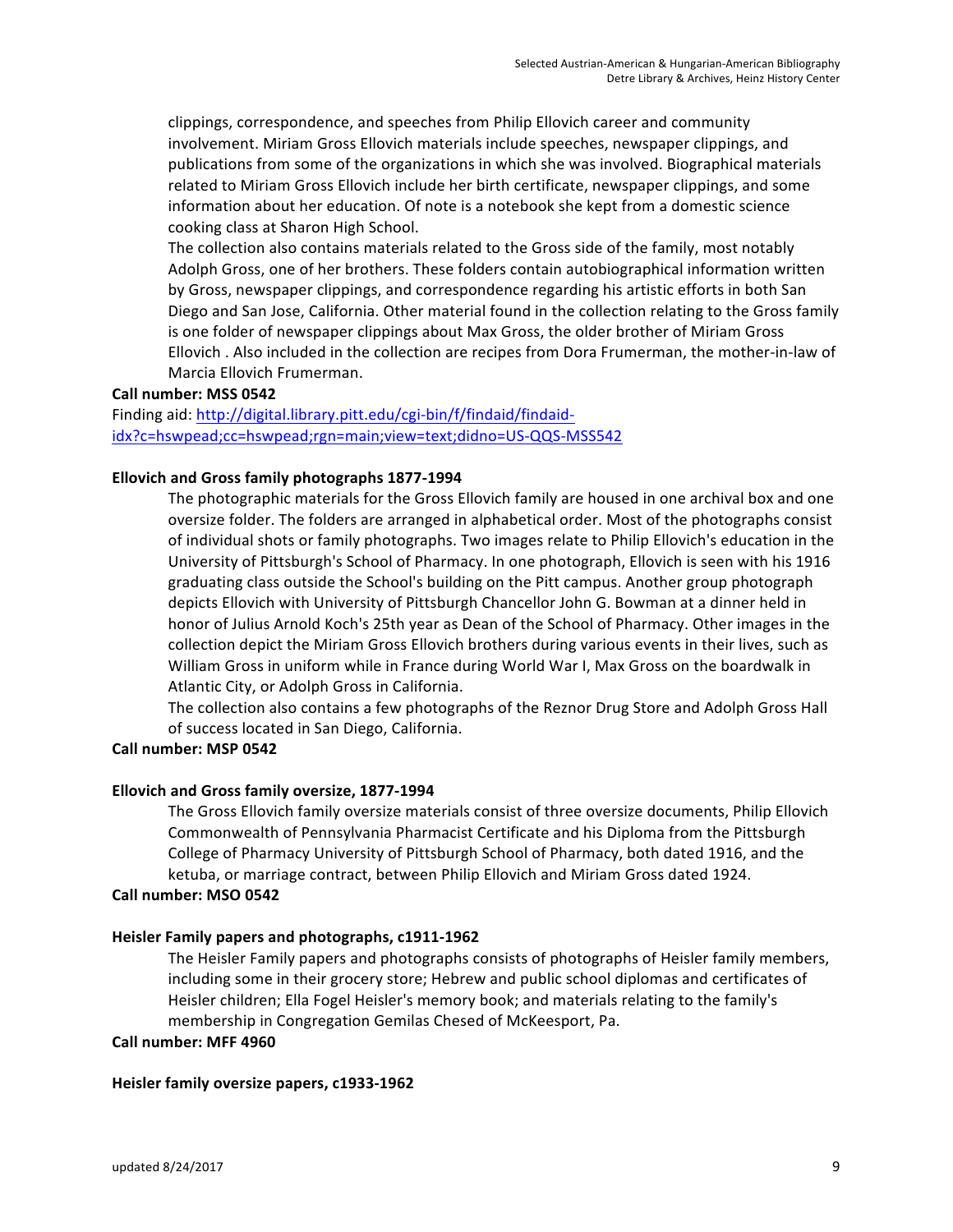The Heisler Family oversize papers contain a 1957 photograph of Sydney Heisler, a certificate commemorating Ben and Ella Fogel Heisler's forty years of membership in Congregation Gemilas Chesed, Sara Heisler Arrowood's 1935 certificate from Hebrew Institute, and her 1933 certificate and 1937 diploma from McKeesport public schools.

#### **Call number: MFO 4960**

#### Homestead Hebrew Congregation - Rodef Shalom records 1901-1991.

Records include financial ledgers, record books, meeting minutes, bills and receipts, correspondence and photographs documenting the congregation's finances and individual congregants through collection, donation and cemetery records.

#### **Call number: MSS 0107**

#### **Homestead Hebrew Congregation oral histories and transcripts 1955 [manuscript]**

This collection consists of interviews, some of them transcribed, with members of the congregation. The interviews were done after the closing of the synagogue through a project of the Western Pennsylvania Jewish Archives.

#### **Call number: CSS 0004**

#### Homestead Hebrew Congregation photograph 1924 [photograph]

This collection consists of one photograph of the Homestead Hebrew Congregation Choir, 1924. **Call number: PFF 0028**

#### **Burton Klein papers c.1940-1989.**

Papers include a photograph of the Vienna Baking Company owned by the Klein family. Hand written commercial recipes from the 1940s for breads and cakes are included as is a newspaper clipping of a story about Burton Klein. The Vienna Bakery was founded in McKeesport by Hungarian Jews. The company's products included Tastemaster Bread.

#### **Call number: MFF 0283**

#### **Klein Family papers, 1915-2011**

The Klein Family papers consist of photographs, correspondence, menus and newspaper clippings about the Klein family, owners of Klein's Restaurant, a seafood restaurant operated by the family in downtown Pittsburgh from 1900 until 1992. The collection also contains family papers, including correspondence and obituaries, Ruth Klein Fischman's marriage license and confirmation certificate, Virginia Klein Holzman's autograph album and family narrative, and a copy of George Jessel's autobiography inscribed to her by the actor. Images in the collection include photographs of Joseph and Hannah Klein (including two oversize portraits which hung in the restaurant) and other family photographs; Ruth Klein Fischman's 1915 Rodef Shalom confirmation class; a photograph of actor George Jessel seated in Klein's Restaurant; and images of Klein's staff standing in front of the restaurant's entrance. Menus in the collection include a 1948 and 1968 dinner menu, and a 1950 menu from the restauran's golden anniversary which features the autographs of notable patrons. One oversize folder contains the oversize portraits of Joseph and Hannah Klein; portraits of Joseph Gold, Frances Klein Gold, Max and Ruth Klein Fischman; a 1917 Rodef Shalom confirmation class photograph; and a large cartoon drawing of a little girl created by cartoonist Cy Hungerford for Virginia Klein Holzman inside Klein's Restaurant in celebration of the birth of her granddaughter, Marilyn Levy Daenzer.

#### **Call number: MSS 588**